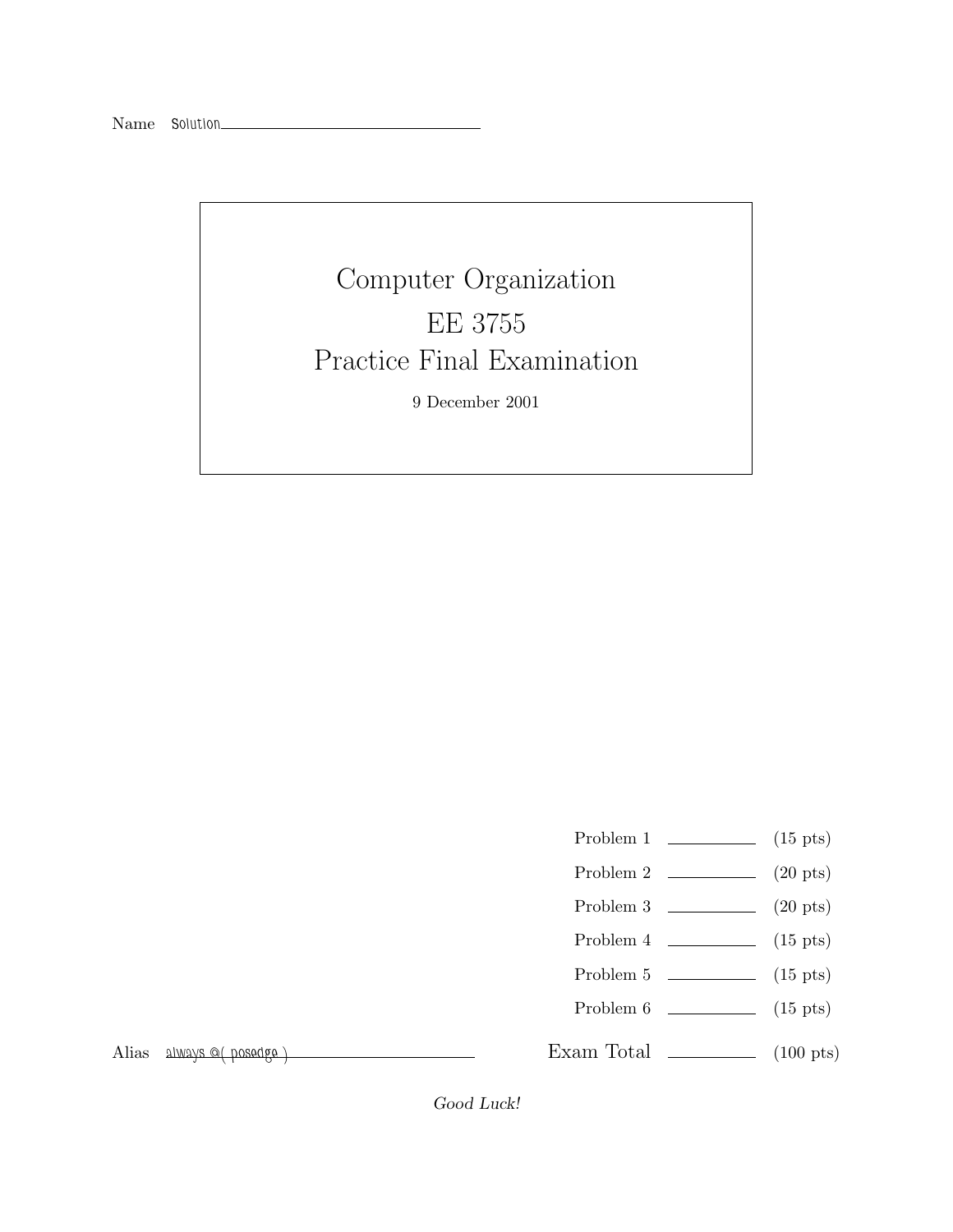Problem 1: Add a rotate left (rol) instruction to the MIPS implementation at the end of this exam. This instruction is similar to shift left except that bits that are shifted off one end are placed on the other end; see the example below.

# \$2 = 0x12345678 rol \$1, \$2, 4 # \$1 <- 0x23456781

(*a*) Show the coding for the rol used in the example above. Indicate what each field is used for and its value for the rol above. The coding can be shown as a collection of fields, there is no need to put them together. Make up values for the opcode and any other needed fields. *Code the instruction to minimize the amount of added hardware. Look closely at how similar instructions are coded and implemented.*

*Code* rol *similarly to* sll *since both perform shifts and have a small immediate operand. Use* func *value* 26<sup>16</sup> *since it's not being by other instructions. The complete coding is shown below:*

|         |            |        |          |    |          |       |   |    |    | 0X26 |       |
|---------|------------|--------|----------|----|----------|-------|---|----|----|------|-------|
| Coding: |            | opcode | ra<br>15 |    | r+<br>ιυ |       | u |    | Sa |      | une l |
|         | . כי<br>ບ⊥ | 26 25  |          | 20 |          | 16 15 |   | 10 |    | . ხ  |       |

(*b*) Add the instruction to the MIPS implementation at the end of this exam.

*The changes are at the end of the exam. The line changed in the ALU is repeated below.*

op\_rol : alu\_out = ( alu\_b << alu\_a ) | ( alu\_b >> ( 32 - alu\_a ) );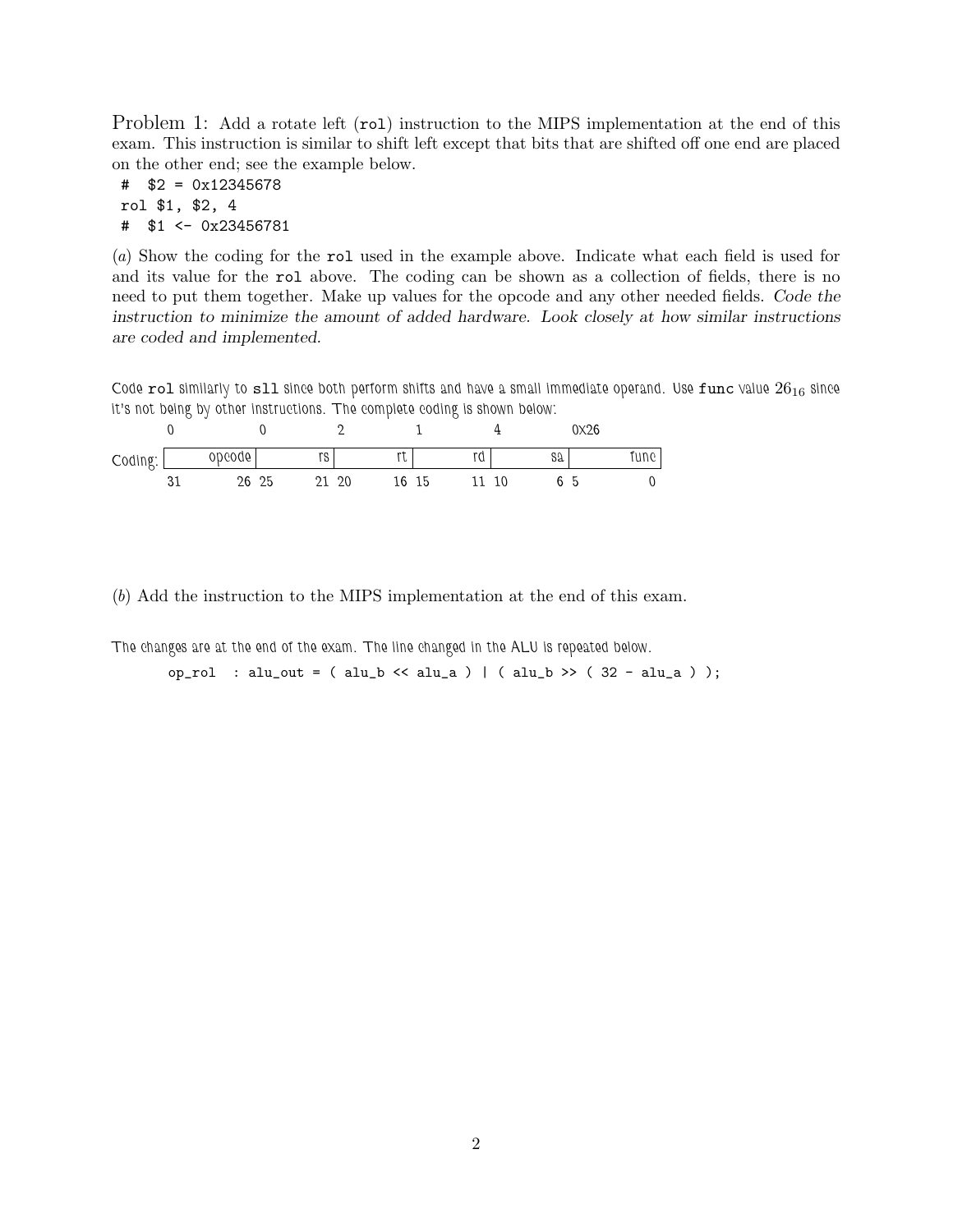Problem 2: The incomplete atoi procedure below returns, in \$v0, the integer corresponding to the ASCII string starting at the address in \$a0. Complete the routine. Avoid using a multiply instruction, instead use an efficient alternative. Computing  $a \times b$  by computing the additions  $a + a + \cdots + a$  (b times) is not efficient if  $b > 3$ . See the comments for additional details.

*The solution appears below. For a runnable (and color) version visit* <http://www.ece.lsu.edu/ee3755/2001f/fepp2.html>*.*

```
.data
SEVEN_HUNDRED_THIRTEEN:
        .asciiz "713"
        .text
        .globl __start
__start:
        la $a0, SEVEN_HUNDRED_THIRTEEN
        jal atoi
        nop
        # $v0 should contain 713 when execution reaches this point.
        ...
atoi:
        # $a0: The address of an ASCII null-terminated string.
        # The string contains only digits, no whitespace, no - or +.
        # Number in string is in decimal.
        # This routine is allowed to modify $a0.
        # $v0: Used for return value, the value of the string.
        #
        # The ASCII code for '0' is 48.
        # Do not use pseudo instructions, except for nop.
        # A correct solution contains 11 instructions.
        # Do not use any multiply instruction, use an *efficient* substitute.
       # Solution
       j START
       add $v0, $0, $0
LOOP:
       addi t_1, t_1, -48 # '0' = 48
       sll $t2, $v0, 3
       sll $t3, $v0, 1
       add $v0, $t2, $t3
       add $v0, $v0, $t1
START:
       lb $t1, 0($a0)
       bne $t1, $0, LOOP
       addi $a0, $a0, 1
        jr $ra
        nop
```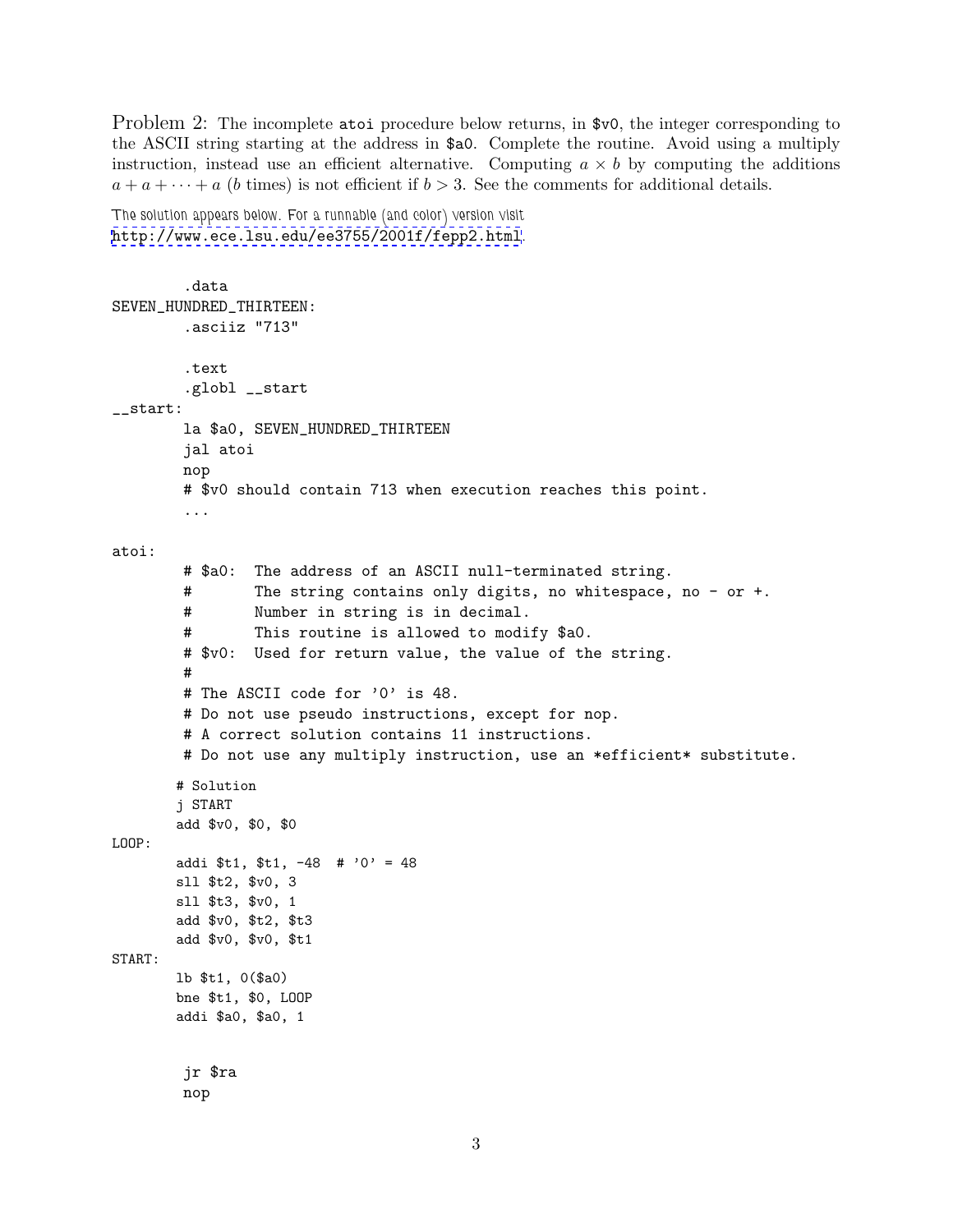Problem 3: The MIPS implementation at the end of this exam can execute two brand new instructions, xxx and yyy. So that you can find them quickly, the new lines added for these instructions has XXX or YYY comments in the right margins.

(*a*) Show a possible assembly language syntax for xxx with a brief description of what it does.

*Assembler Syntax:* XXX ummed26*, where* ummed26 *is a 26-bit unsigned immediate. Instruction loads register* t9 *with the immediate.*

(*b*) Show an example of how xxx is used in an assembly language program, then show how the same thing is done using non-fictional MIPS instructions.

# Using xxx xxx 0x123456 # Using existing instructions. lui \$t9, 0x12 ori \$t9, \$t9, 0x3456

(*c*) Show a possible assembly language syntax for yyy with a brief description of what it does.

*Assembler Syntax:* YYY rd, rs, (rt)+sa*: load register* rd *with* rs *plus the word at address* rt*, then increment* rt *by* sa*.*

(*d*) Show an example of how yyy is used, then show how the same thing is done using non-fictional MIPS instructions.

```
# Using yyy
yyy $s4, $s3, ($t0)+4
# Existing instructions.
lw $at, 0($t0)
addi $t0, $t0, 4
add $s4, $s3, $at
```
(*e*) Which of these instructions is an unlikely candidate for a future MIPS instruction? Explain. *Instruction yyy is the less likely MIPS candidate because it performs arithmetic /and/ it accesses memory.*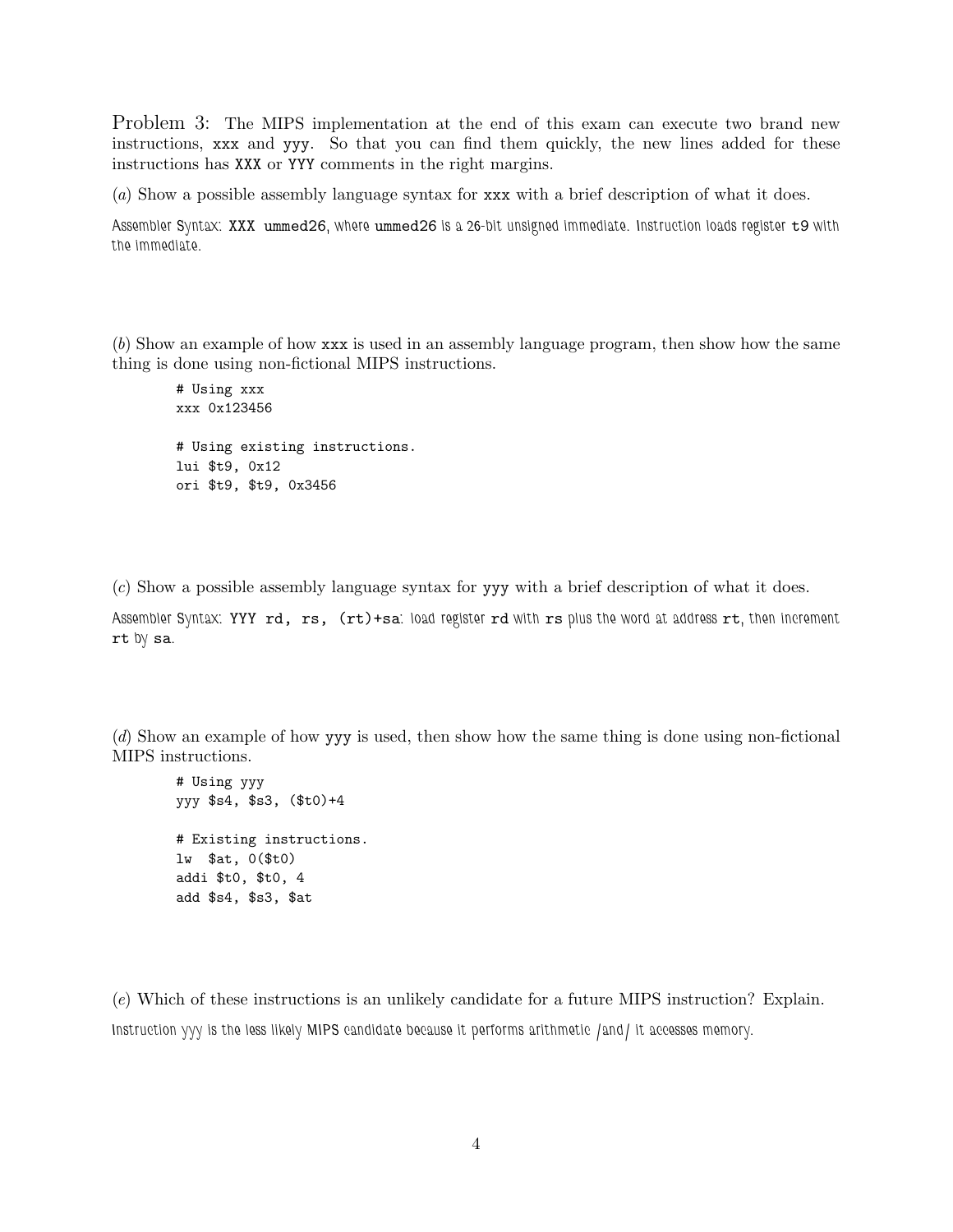Problem 4: Show the hardware that generates the value of state in the MIPS implementation at the end of the exam that would be synthesized based on the rules given in class.

- In your drawing clearly indicate which boxes are registers.
- Show each multiplexor, do not combine them.
- Show the logic used to generate the multiplexor control signals.
- All non-constant signals must originate at a register output or a module input port.

*Solution:*

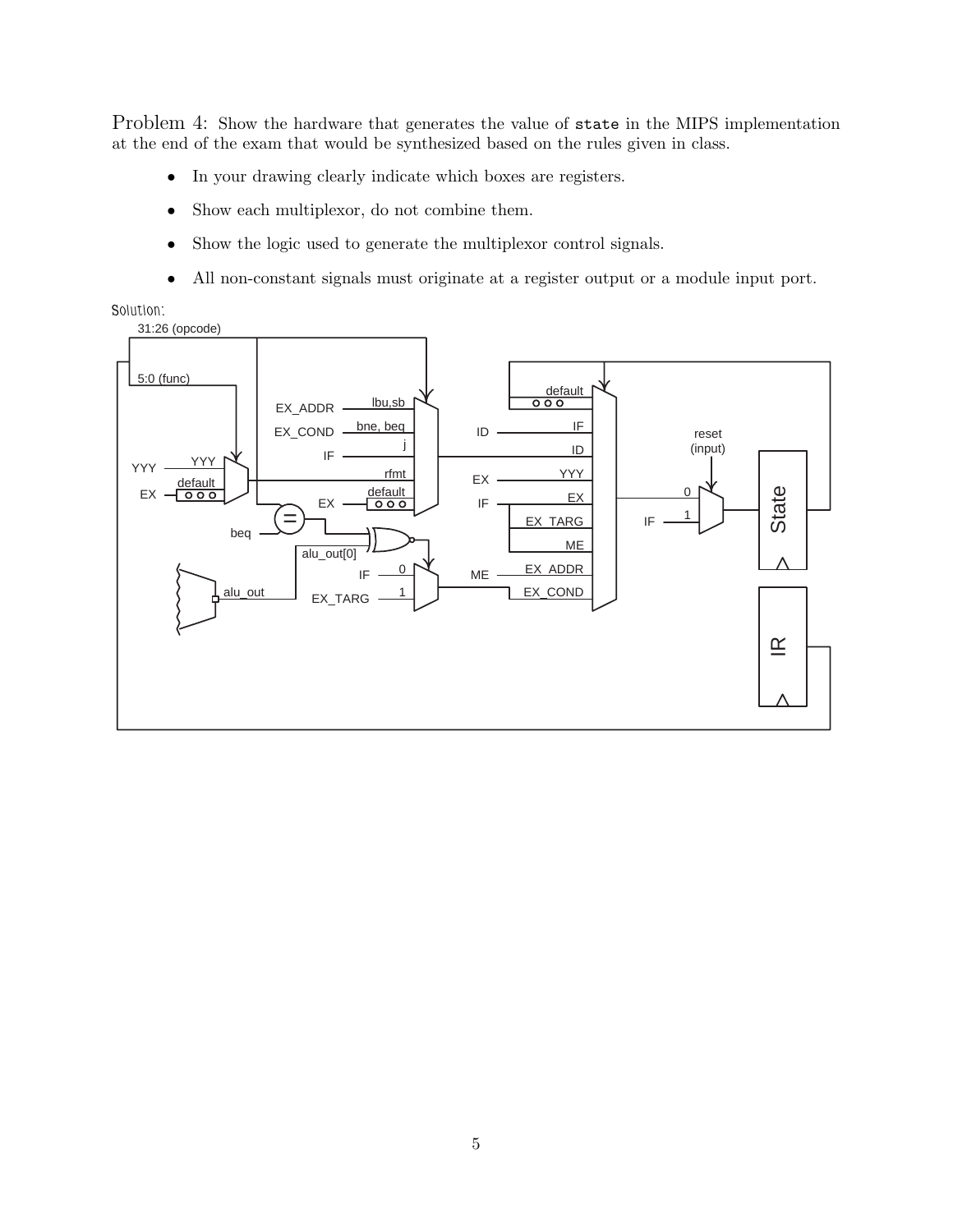Problem 5: The synthesized processor at the end of this test runs at a clock frequency of 1 GHz. On a particularly sunny day your fab informs you that their newest process runs twice as fast. Alas, the speed of the memory\_3 module has not changed.

(*a*) *With no changes to the Verilog code* how much faster would programs run on the processor synthesized for the new process? Explain.

*It would go no faster because the speed of memory hasn't changed. If the clock frequency were increased then memory would not be able to produce a result in time.*

(*b*) How would you modify the Verilog code to take advantage of the new process? *Now* how much faster would programs run?

*Replace each state that access memory with a pair of states, in particular replace*  $st_if$  with  $st_if_1$  and  $st_if_2$ *and replace* st me *with* st me 1 *and* st me 2*. The memory access starts in the first state and the result is clocked into a register at the end of the second state.*

*The programs would be faster, but not twice as fast as the old version. The speedup depends on the mix of instructions, including the percentage of memory accesses.*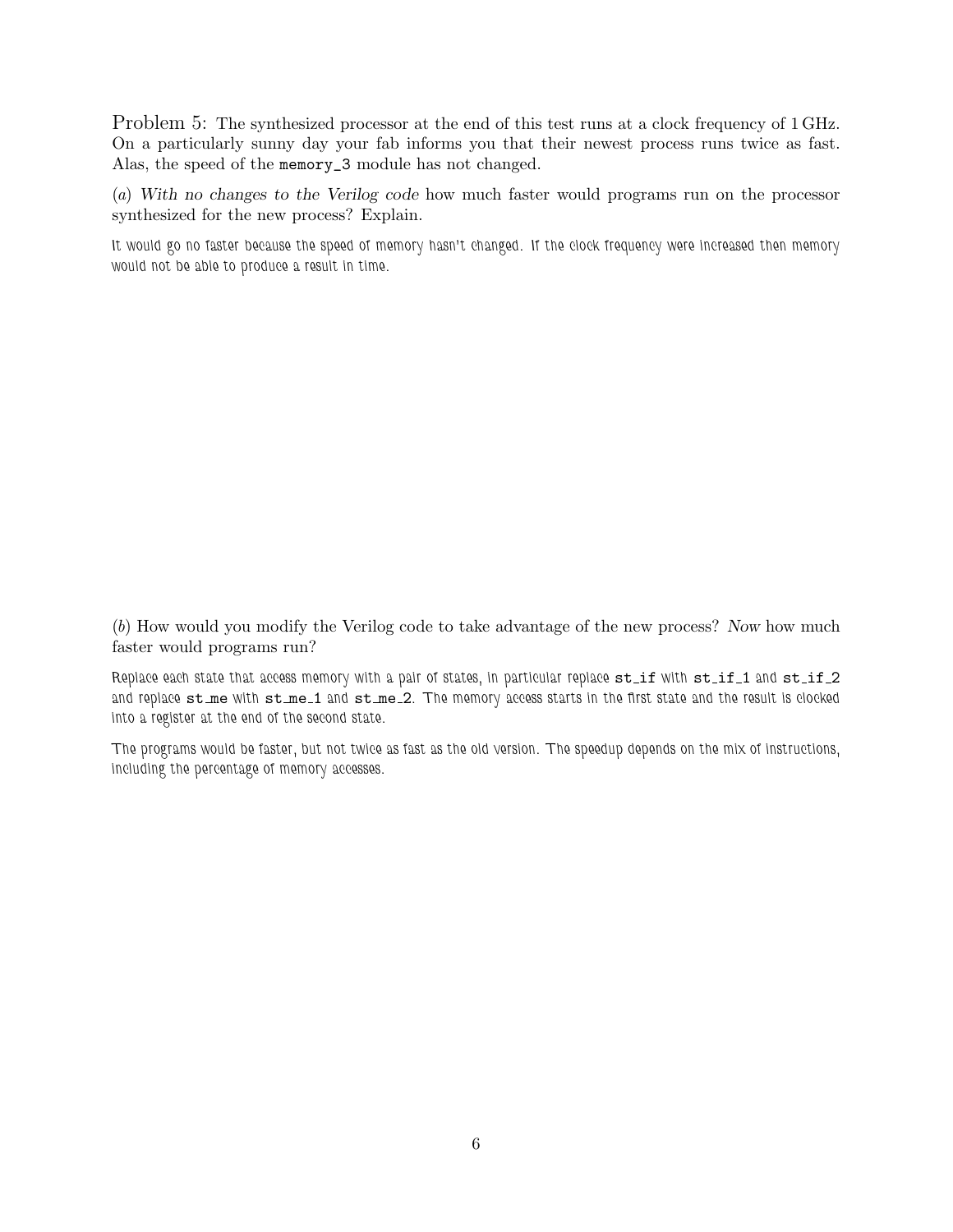Problem 6: Answer each question below.

(*a*) The slti instruction in the MIPS implementation at the end of this exam does not work. Fix it. *Hint: it does what* sltiu *should do.*

*Instruction* slti *is supposed to do a signed comparison, but the* alu *module uses the Verilog comparison operator,* <*, on a register which is done using unsigned arithmetic. One solution is to subtract sign-extended versions of the operands and look at the most significant bit.*

```
# Replace
op\_slt : alu_out = alu_a < alu_b;
# With
op_slt : alu_out = ( {alu_a[31],alu_a} - {alu_b[31],alu_b} ) >> 32;
```
(*b*) What are the characteristics of an ISA that make it suitable for an implementation using microprogrammed control?

*Complicated instructions. To implement such instructions using hardwired control would require a lot of logic, a microprogrammed controller in such a case would be simpler.*

(*c*) Describe the three ways that the microprogram program counter is advanced in the microprogrammed control MIPS implementation described in class and in the text.

*It's incremented, set to 1 (instruction fetch), or set to a value provided by the dispatch table.*

(*d*) The microprogram program counter is incremented by one while the MIPS program counter is incremented by four. Why is the amount different?

*Because the MIPS program counter is a memory address and memory is addressed by characters, four of which make up an instruction. The microprogram counter is an index in to the micro ROM, which is used only for microinstructions, and so each microaddress can conveniently be made to store one microinstruction.*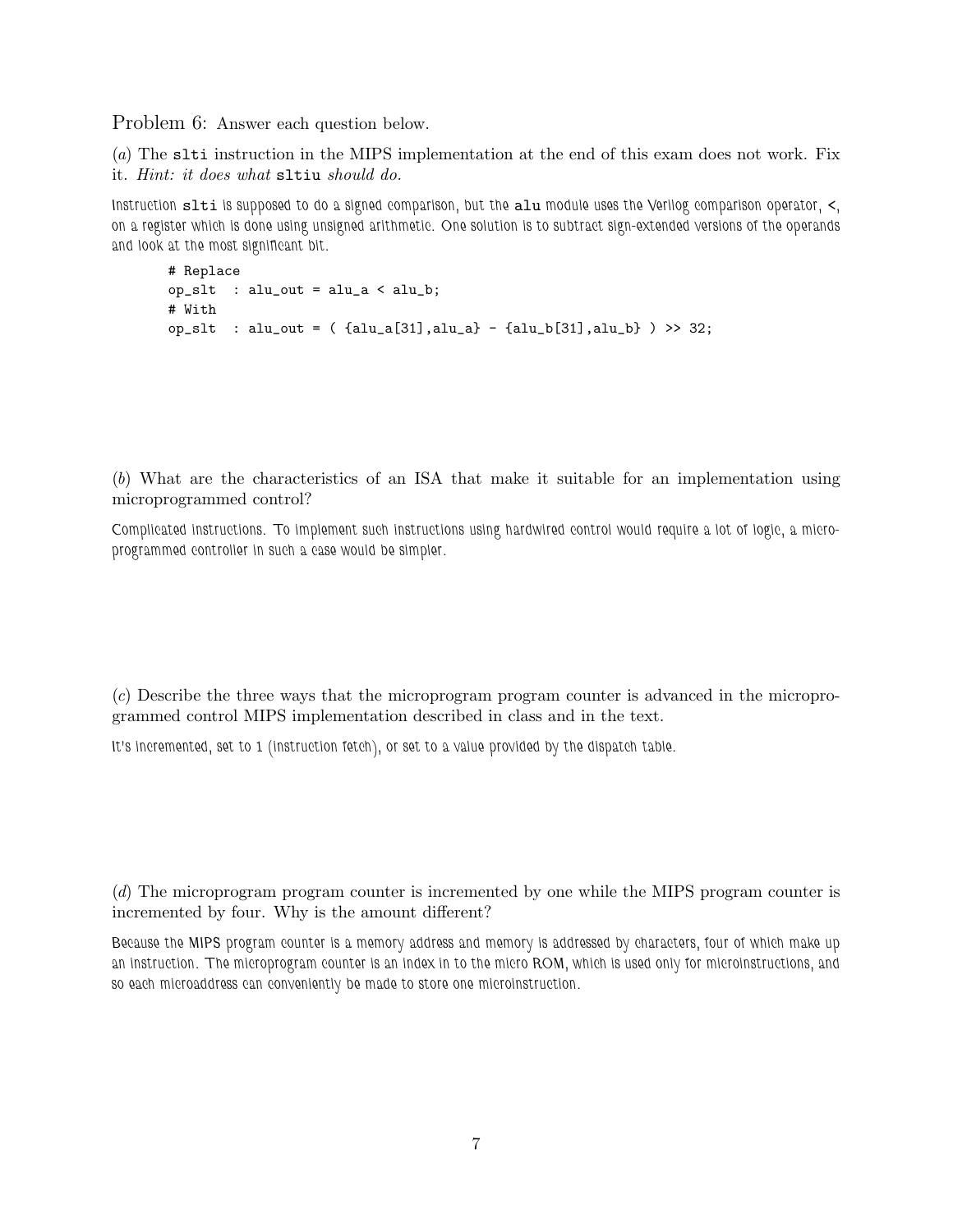(*e*) Name three sections of an object file and explain their contents and how they are used.

*Text: Contains the encoded instructions. A linker would assemble text segments from multiple files into a larger one. The larger text segment is loaded in to memory before the program is run.*

*Data: Contains data constants. These are also assembled by the linker in to a larger data segment and ultimately loaded in to memory.*

*Symbol Table: A list of symbols defined in the assembler file. There are many types of symbols. Some symbols are globally visible procedure names, the linker might resolve a symbol used for a procedure call (*jal FOO*) in one file with the procedure itself in another file.*

(*f*) A new pseudo-instruction is available. (Pretend.) What needs to be replaced?

*The assembler. The assembler would replace the new pseudo-instruction with existing machine instructions. Nothing else needs to be replaced, in particular a new processor is not needed.*

(*g*) Show two ways a branch can be used as a no-op instruction.

# Solution bne \$0, \$0, ANYWHERE

beq \$0, \$0, 1 # The 1 is the branch displacement.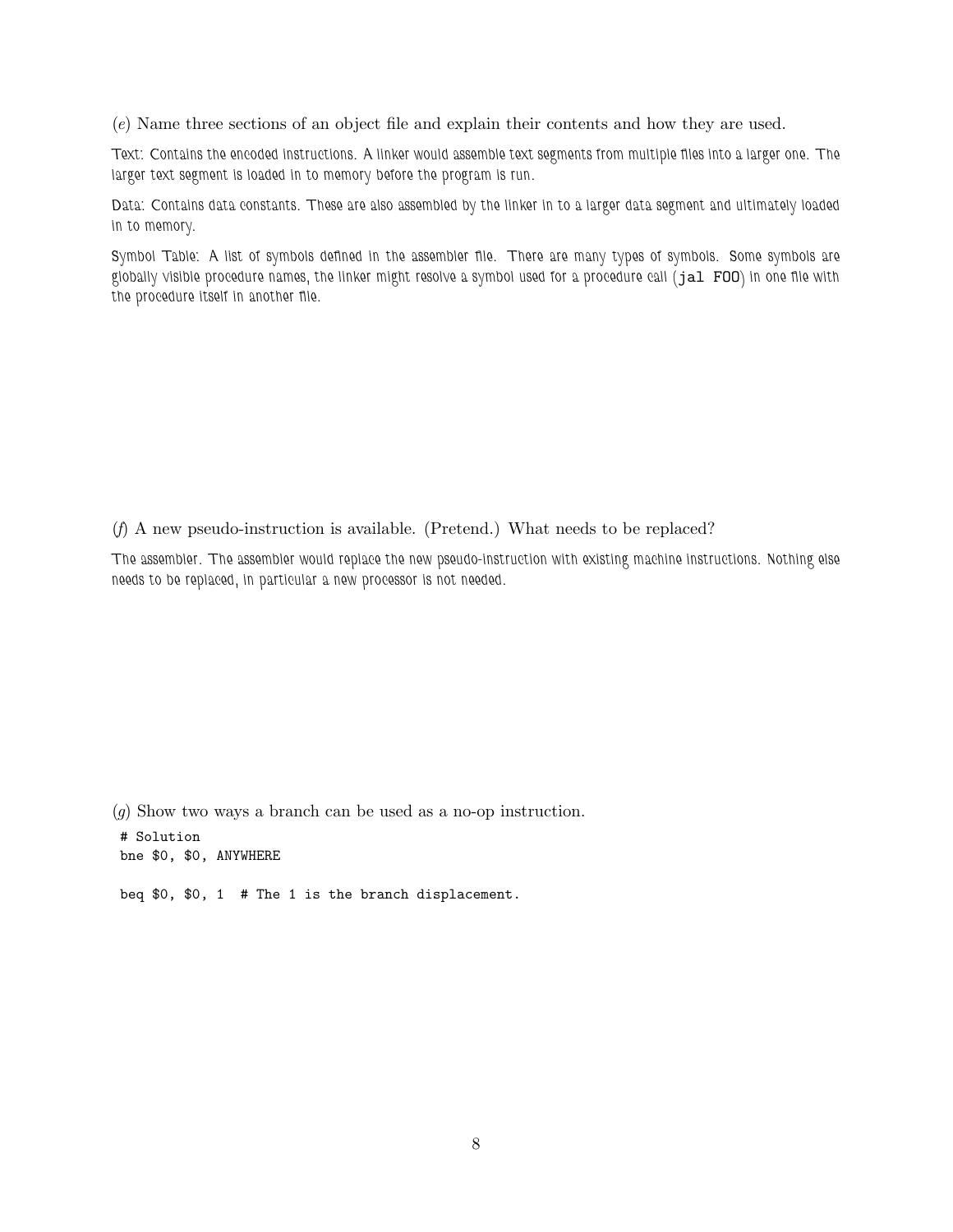Here it is: The MIPS Implementation at the End of This Exam! To see the unsolved version visit <http://www.ece.lsu.edu/ee3755/2001f/fepp3.html>. To see the solution version visit <http://www.ece.lsu.edu/ee3755/2001f/fepv.html>.

```
module cpu(exc,data_out,addr,size,we,data_in,mem_error_in,reset,clk);
  input [31:0] data_in;
  input [2:0] mem_error_in;
  input reset,clk;
  output [7:0] exc;
  output [31:0] data_out, addr;
  output [1:0] size;
  output we;
  reg [31:0] data_out, addr;<br>reg [1:0] size;
  reg [1:0]reg we;<br>reg [7:0] exc;
  reg [7:0]// MIPS Registers
  //
  reg [31:0] gpr [0:31];
   reg [31:0] pc, npc;
   reg [31:0] ir;
  // Instruction Fields
  //
   reg [4:0] rs, rt, rd, sa;
   reg [5:0] opcode, func;
  reg [25:0] ii;
  reg [15:0] immed;
  // Values Derived From Immediates and Read From Register File
  //
  reg [31:0] simmed, uimmed, limmed, jimmed;
  reg [31:0] rs_val, rt_val;
  // ALU Connections
  //
  wire [31:0] alu_out;
  reg [31:0] alu_a, alu_b;
  reg [5:0] alu_op;
  // Processor Control Logic State
  //
  reg [3:0] state;
  reg [4:0] wb_rd; // Register number to write.<br>reg me_we; // we value to use in state
  reg me_we; // we value to use in state st_me reg [1:0] me_size; // size value to use in state st_
              r = 1: \frac{1}{2} me_size; // size value to use in state st_me
  alu our_alu(alu_out, alu_a, alu_b, alu_op);
  // Values for the MIPS funct field.
  //
  parameter f_{-}yyy = 6'h3f; // YYY
  parameter f_sll = 6'h0;
  parameter f_srl = 6'h2;
   parameter f_add = 6'h20;
   parameter f_sub = 6'h22;
  parameter f_or = 6'h25;
  parameter f_rol = 6'h26; // Prob 1
  parameter f_slt = 6'h2a;
  // Values for the MIPS opcode field.
  //
  parameter \space o\_xxx = 6'h3e; // XXX
```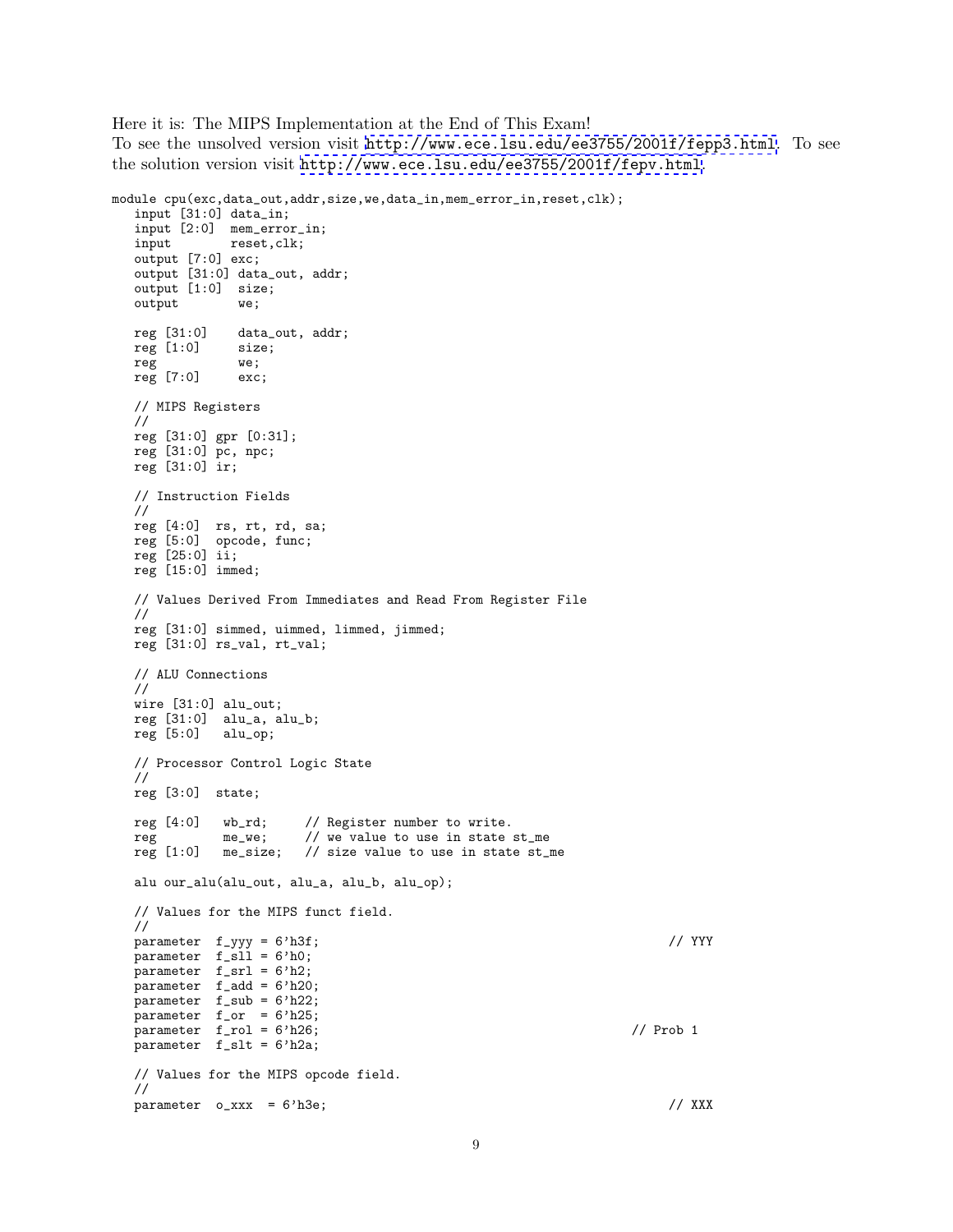parameter o\_rfmt = 6'h0;  $parameter$   $o_j$  =  $6'h2;$ parameter o\_beq = 6'h4; parameter o\_bne = 6'h5; parameter o\_addi = 6'h8; parameter o\_slti = 6'ha; parameter o\_andi = 6'hc; parameter o\_ori = 6'hd; parameter o\_lui = 6'hf;  $parameter$  o\_lw =  $6'h23;$  $parameter$  o\_1bu =  $6'h24$ ; parameter o\_sw = 6'h2b;  $parameter$  o\_sb =  $6'h28;$ // Processor Control Logic States // parameter st\_yyy = 8; // YYY  $parameter$  st\_if = 1;  $parameter$  st\_id = 2; parameter  $s_{L_1L_2}$  = 3; parameter st\_ex\_addr = 5; parameter st\_ex\_cond = 6; parameter st\_ex\_targ = 7;  $parameter$  st\_me = 4; // ALU Operations // parameter op\_nop = 0; parameter op\_sll = 1;  $parameter$  op\_srl = 2; parameter op\_add = 3; parameter  $op\_sub = 4;$ parameter op\_or = 5; parameter op\_and = 6; parameter op\_slt = 7; parameter op\_seq = 8;  $parameter$   $op\_rol$  = 9;  $//$  Prob 1 /// Set Memory Connection Values: addr, we, and size. // always @( state or pc or alu\_out or me\_size or me\_we ) case( state ) st\_if : begin addr = pc; we = 0; size = 3; end st\_yyy : begin addr = alu\_b; we = me\_we; size = me\_size; end // YYY st\_me : begin addr = alu\_out; we = me\_we; size = me\_size; end default : begin addr = pc; we = 0; size = 0; end // Note: addr is set for default case to simplify synthesized hardware. endcase always @( posedge clk ) if( reset ) begin state =  $st_if;$  $exc = 0;$ end else case ( state ) /// Instruction Fetch st\_if:  $\begin{array}{c}\texttt{begin}\texttt{ir}\end{array}$  $=$  data\_in; state = st\_id; end /// Instruction Decode (and Register Read)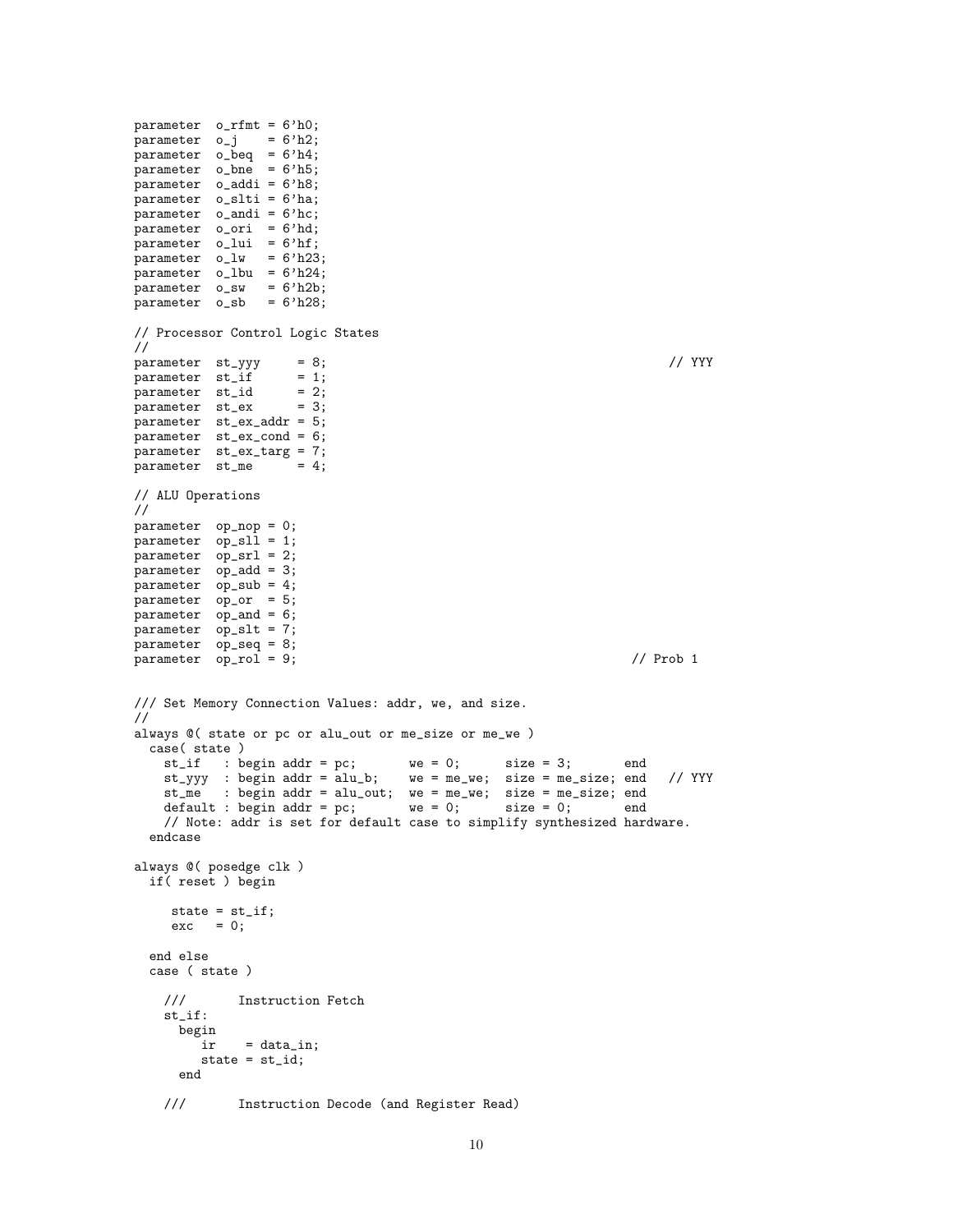```
st_id:
  begin
       {opcode,rs,rt,rd,sa,func} = ir;
       ii = ir[25:0];
       immed = ir[15:0];simmed = { immed[15] ? 16'hffff : 16'h0, immed };
       uimmed = {16'h0, immed};
       jimmed = { 6'h0, ii };
       limmed = {immed, 16'h0 };rs_val = gpr[rs];rt_val = gpr[rt];// Set alu_a, alu_b, alu_op, and wb_rd.
       //
       case( opcode )
          o_rfmt:
             // R-Format Instructions
             case ( func )<br>f_yyy : be
                            f: \begin{array}{lll} \hbox{begin all} \Delta = \text{sa}; & \text{all} \Delta = \text{op} = \text{op} \Delta \text{dd}; & \text{if } \Delta \text{Y} \text{YYY} \ \hbox{all } \Delta = \text{rt val}: & \text{wh } \text{rd} = \text{rt}: & \text{end} \end{array}alu_b = rt_val; wb_rd = rt;<br>alu_a = rs_val; alu_op = op_add;f\_add : begin alu\_a = rs\_val; alu\_op = op\_adv<br>alu\_b = rt\_val; wb\_rd = rd;alu_b = rt_val; wb_rd = rd; end<br>alu_a = rs_val; alu_op = op_sub;f_sub : begin alu_a = rs_val; alu_op = op_subjection alu_b = rt_val; wb_rd = rd;
                                       alu_b = rt_val; wb_rd = rd; end
                f_sll : begin alu_a = sa; alu_op = op_sll;<br>alu_b = rt_val; wb_rd = rd;
                                       alu_b = rt_val; wb_rd = rd; end<br>alu_a = sa; alu_op = op_rol; // Prob
                f_rol : begin alu_a = sa; alu_op = op_rol; // Prob 1<br>alu_b = rt_val; wb_rd = rd; end
                                       alu_b = rt_val; wb_rd = rd;
                f_slt : begin alu_a = rs\_val;<br>alu_b = rt\_val;
                                                                  alu\_op = op\_slt;<br>
wb\_rd = rd; end<br>
alu\_op = op\_nop;default : begin alu_a = rs\_val;<br>alu_b = rt\_val;
                                                                  wb\_rd = 0; exc = 1; end
             endcase
          // I- and J-Format Instructions
          o\_xxxx: begin alu_a = 0; alu_op = op_add; / XXX alu_b = jimmed; wb\_rd = 25; end
                              alu_b = jimmed; wb\_rd = 25;<br>alu_a = rs_val; alu_op = op_add;
          o_lbu: begin alu_a = rs\_val;<br>alu_b = simmed;
                                                         wb\_rd = rt; end
          o_sb: begin alu_a = rs\_val;<br>alu_b = simmed;
                                                         \begin{array}{ll}\n\text{all\_op = op\_add;} \\
\text{wb\_rd = 0;} \\
\text{all\_op = op\_or;} \\
\end{array}o_lui: begin alu_a = rs_lval;alu_b = limmed; wb_rd = rt; end<br>alu_a = rs_val; alu_op = op_add;o_addi: begin alu_a = rs\_val; alu_op = op_i<br>alu_b = simmed; wb_rd = rt;
                               alu_b = simmed; wb_r d = rt; end
          o_andi: begin alu_a = rs\_val; alu_op = op_and;<br>alu_b = uimmed; wb_rd = rt;
                              alu_b = uimmed; wb_rd = rt; end
          o\_ori: begin alu_a = rs\_val; alu_op = op\_or;<br>alu_b = uimmed; wb_rd = rt;
                               alu_b = uimmed; \quad wb_r d = rt; \quad endo_slti: begin alu_a = rs\_val; alu_op = op\_slt;<br>alu_b = simmed; wb_rd = rt;
                               alu_b = simmed; wb\_rd = rt; end<br>alu_a = rs\_val; alu_op = op\_nop;o_j: begin alu_a = rs_val; alu_op = op<br>alu_b = simmed; wb_rd = 0;
                               alu_b = simmed; wb_r d = 0; end
          o_bne, o_beq:
                      begin alu_a = rs\_val; alu_op = op\_seq;<br>alu_b = rt\_val; wb_rd = 0;
                              alu_b = rt_val; wb_rd = 0; end<br>alu_a = rs_val; alu_op = op_nop;default:begin alu_a = rs\_val;<br>alu_b = simmed;
                                                         wb\_rd = 0; exc = 1; end
       endcase
```
// Needed for a store instruction, doesn't hurt others. data\_out = rt\_val;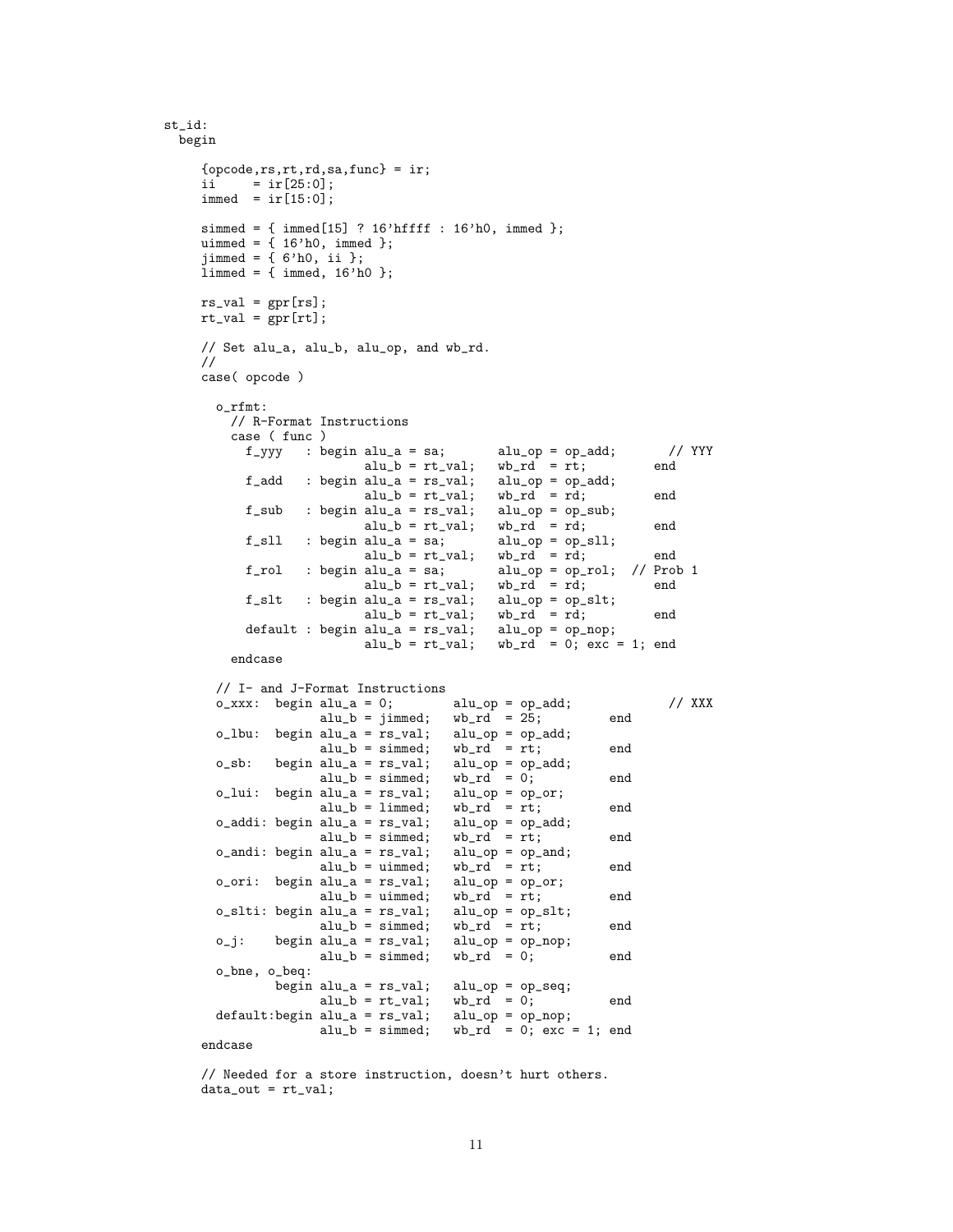```
// Set me_size and me_wb
    //
    case( opcode )
      o_lbu : begin me_size = 1; me_we = 0; end
      o_sb : begin me_size = 1; me_we = 1; end
      o_rfmt : case ( func )
                  f_yyy : begin me_size = 3; me_we = 0; end // YYY
                  default : begin me_size = 0; me_we = 0; end
               endcase
      default : begin me_size = 0; me_we = 0; end
    endcase
    pc = npc;
    // Set npc, branch instruction may change npc.
    //
    case( opcode )
      o_j : npc = { pc[31:28], ii, 2'b0 };
      default : \text{nc} = \text{pc} + 4;
    endcase
    case(opcode)<br>o_lbu, o_sb :
                               state = st_ex\_addr;o_bne, o_beq : state = st_ex_cond;
      o_j : state = st_if;<br>o_rfmt : case (func)
                  : case ( func )
                     f_yyy : state = st_yyy; // YYY
                      default : state = st_ex;
                    endcase
      default : state = st_ex;
    endcase
 end
/// Instruction YYY<br>st_yyy:
st_yyy: // YYY
 begin
    if( wb_rd ) gpr[wb_rd] = alu_out;
    alu_a = rs<sub>_val</sub>;
    alu_b = data_in;wb\_rd = rd;state = st_ex;
 end
/// Execute (ALU instructions)
st_ex:
 begin
    if( wb_rd ) gpr[wb_rd] = alu_out;
    state = st\_if;
 end
/// Execute (Compute Effective Address for Loads and Stores)
st_ex_addr:
 begin
    state = st_me;
 end
/// Execute (Compute Branch Condition)
st_ex_cond:
 begin
    if( opcode == o_beq == alu_out[0] ) begin
       alu_a = pc;
       alu_b = \sin \theta \ll 2;
       alu_op = op\_add;state = st_ex\_targ;end else begin
      state = st_if;end
```